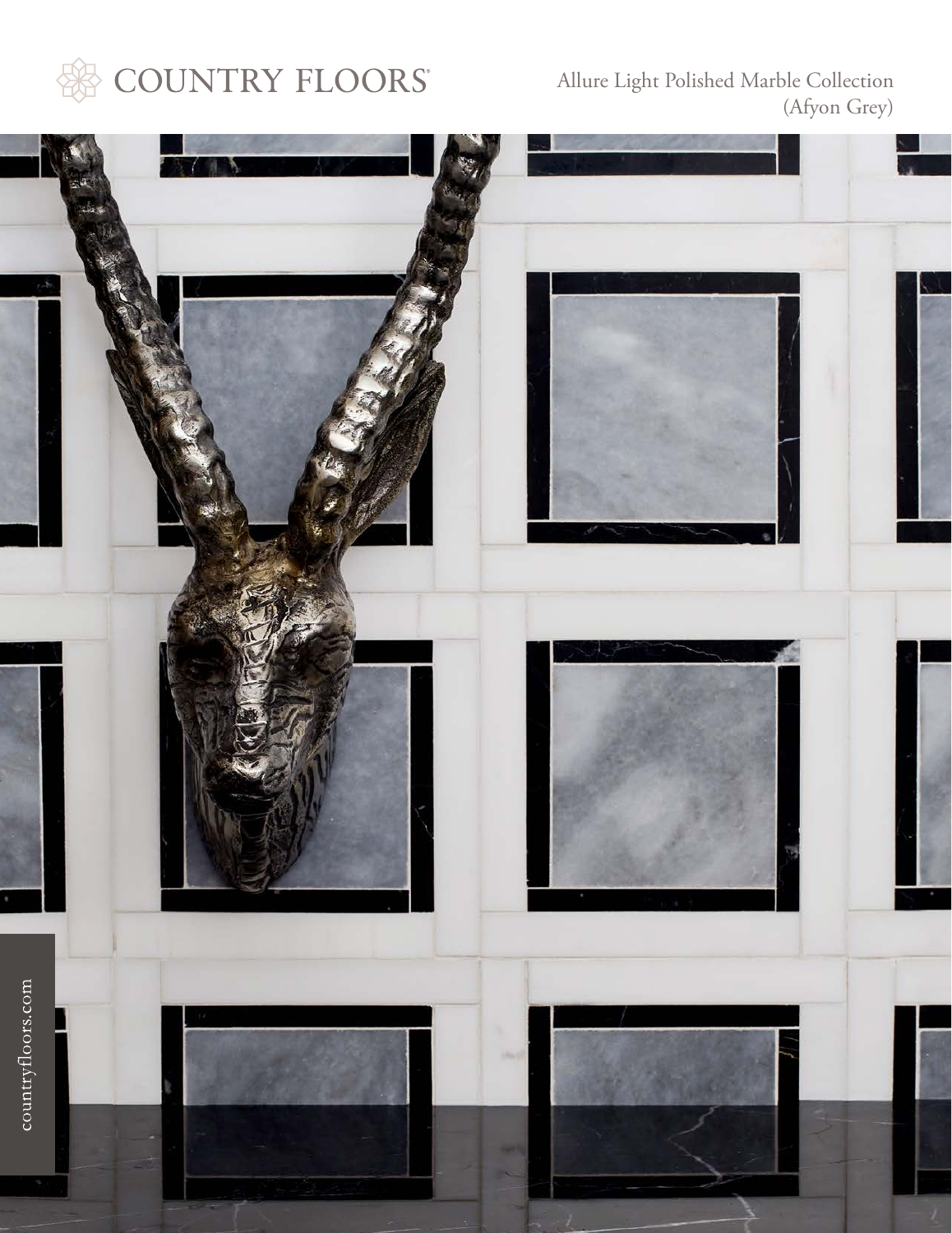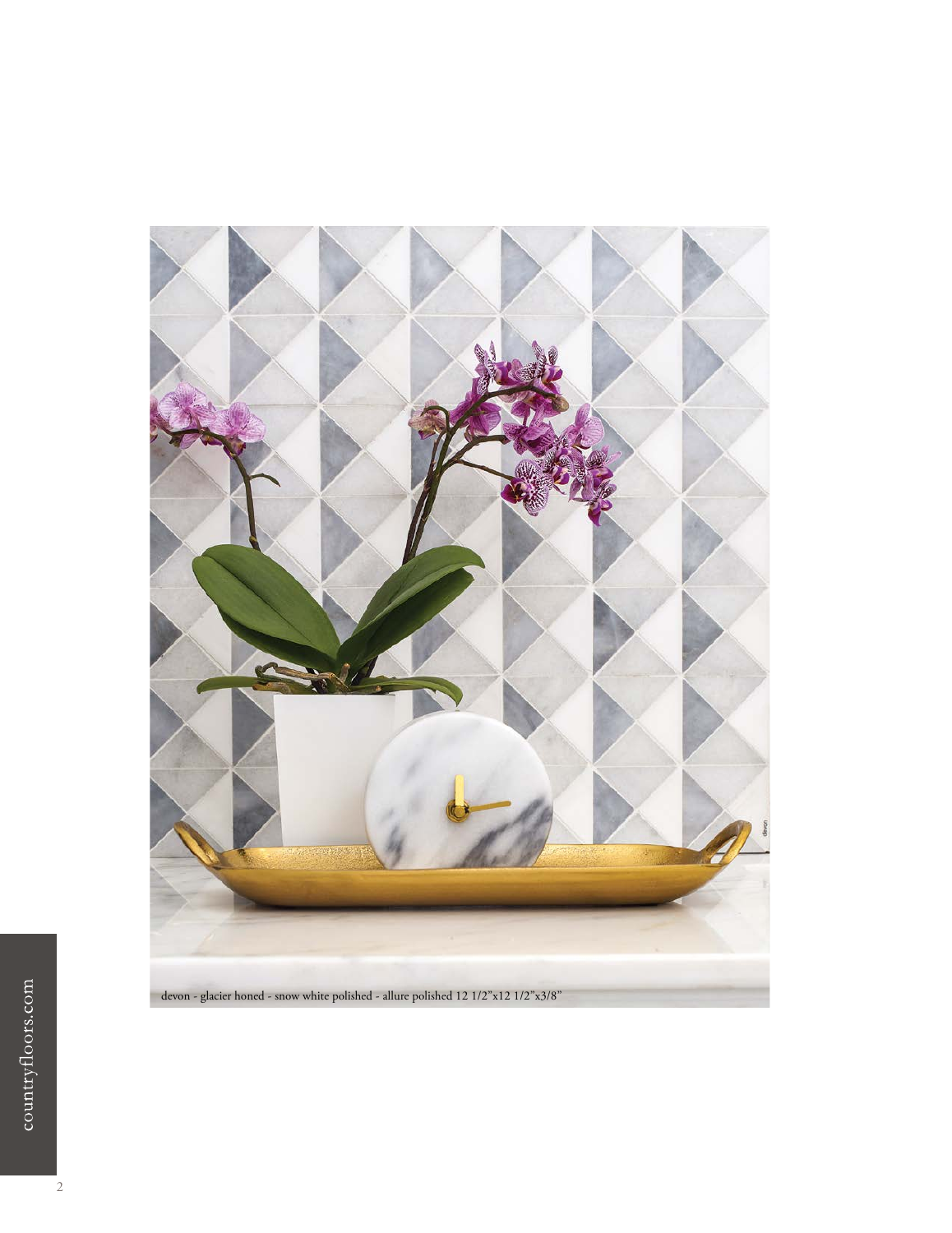# Allure Light Polished Marble Collection (Afyon Grey)

Allure Light Marble Tile Collection is absolutely stunning. From traditional tiles, moldings to textured mosaics, this unique grayish-blue marble is applicable for interior floor or wall coverings.

Marble is a metamorphic stone with a timeless history as a flooring, wall covering, paving material and sculptural medium. Think for a moment of the Taj Mahal, the Statue of a David, the Lincoln Memorial, the Washington Monument and perhaps your local courthouse. Then, you have thought of but a tiny sample of the cultural and utilitarian impact that marble has had on human civilization

Available in different tile sizes, this elegant collection makes it easy to complete any bath or kitchen design. Make your next design project go from ordinary to noteworthy with this beautiful collection.

#### Usage

Bathroom Floors/walls



- 
- Commercial Interior Walls
- Residential Interior Floors
- Residential Interior Walls
- Shower Floors
- Shower Walls
- Residential Countertops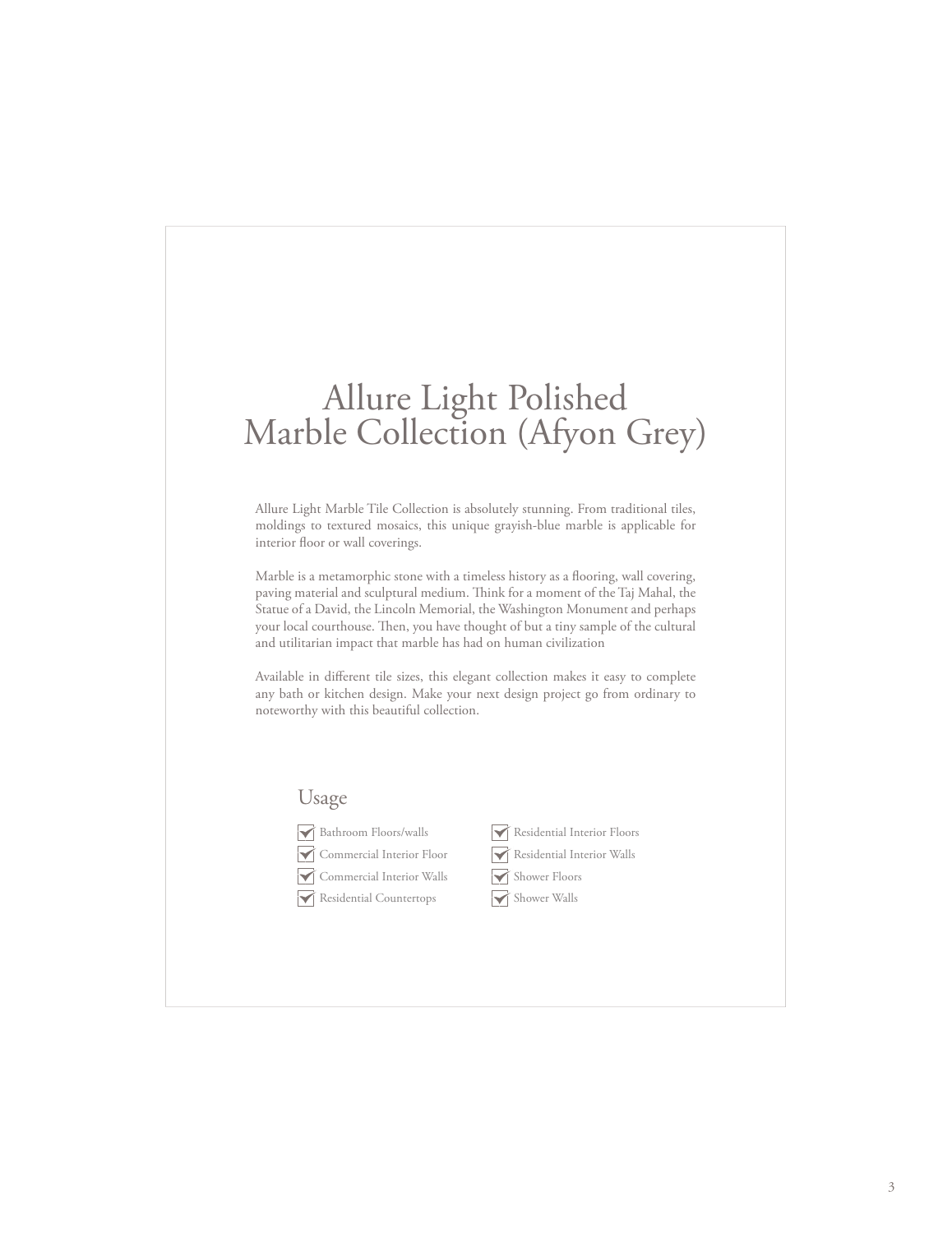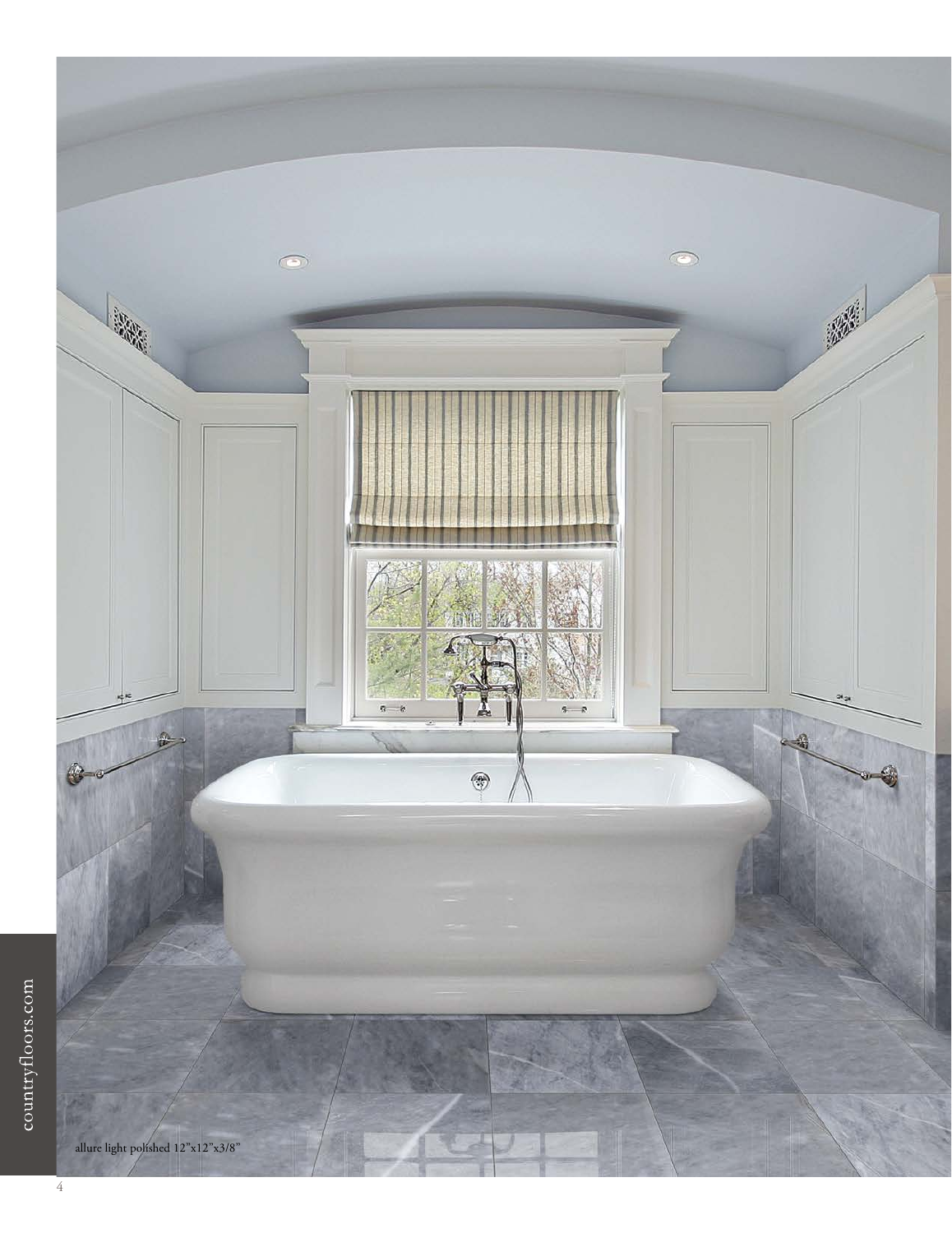# Floor / Wall Tiles



allure light polished marble

|         | available tiles & slabs / in stock  |
|---------|-------------------------------------|
| TL17010 | $2.3/4$ "x5 $1/2$ "x3/8"            |
| TL16400 | 12"x12"x3/8"                        |
| TL16402 | $18" \times 18" \times 1/2"$        |
| TL16401 | $12^{\circ}x24^{\circ}x1/2^{\circ}$ |
| TL17686 | $12"x24"x1/2"$ (honed)              |
| SL11143 | slab 3/4"                           |
| SL11144 | slab 1 1/4"                         |

#### dimensions decorative components



NW90486 \*(S.O.) allure light polished hexagon tile 5"x5 25/32"x3/8" 0.15 sqft/pcs



NW90582 \*(S.O.) allure light polished arabesquette tile 6"x8 1/4"x3/8" 0.115 sqft/pcs



NW90334 \*(S.O.) allure light polished gothic arabesque tile 4 7/8"x8 13/16"x3/8" 0.18 sqft/pcs



allure light polished san felipe tile 8"x9 3/4"x3/8" 0.38 sqft/pcs



NW90410 \*(S.O.) allure light polished large picket tile 6"x12"x3/8" 0.38 sqft/pcs



NW90659 \*(S.O.) allure light polished chevron 13"x10"x 3/8" sheets 0.90 sqft/pcs

\*(S.O.) : Special Order. Lead times may vary 2-4 weeks depending on product.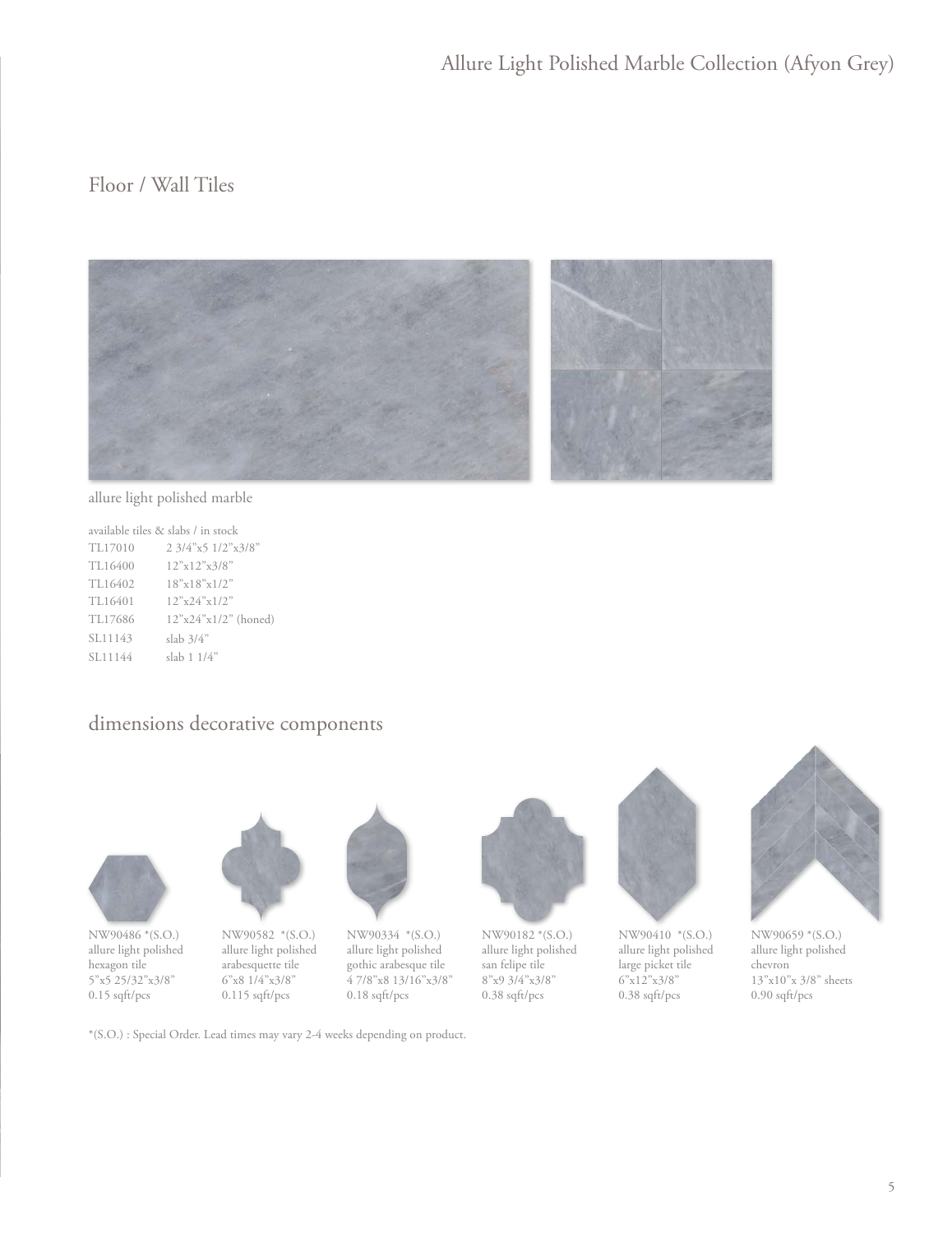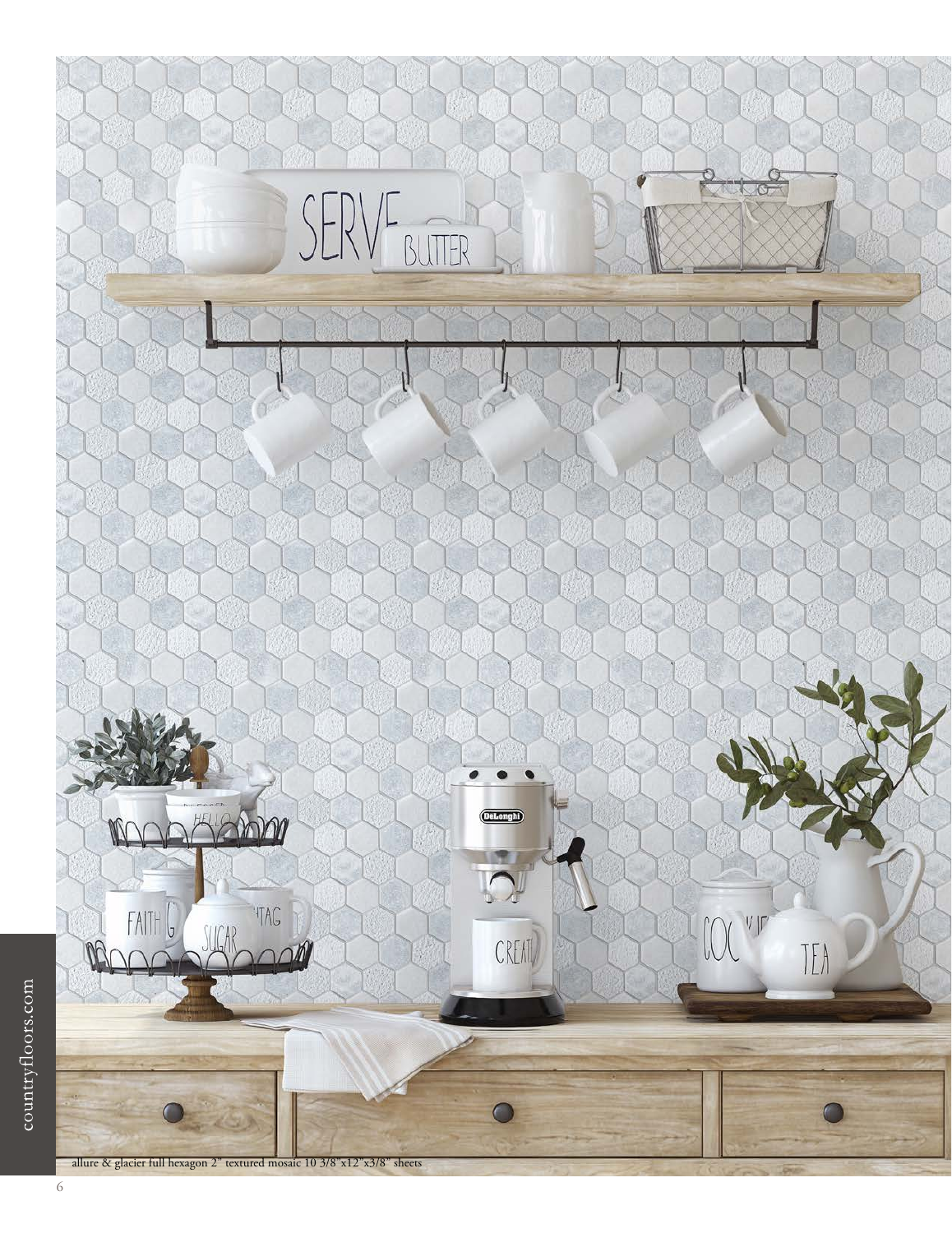#### Studio Decorative Components



MS01491 cambridge snow white polished black polished - allure polished 12 7/8"x12 7/8"x3/8" sheets 1.15 sqft/pcs in stock



MS01504 kent glacier honed - snow white polished - allure polished 13 9/16"x13 9/16"x3/8" sheets 1.27 sqft/pcs in stock

# Mosaics



MS01298 avenza & snow white & allure blend 2"x2" textured 12"x12"x3/8" sheets 1.00 sqft/pcs in stock



MS01500 devon glacier honed - snow white polished - allure polished 12 1/2"x12 1/2"x3/8" sheets 1.08 sqft/pcs in stock



MS01549 york allure polished - black honed 11 15/16"x11 15/16"x3/8" sheets 0.98 sqft/pcs in stock



MS01503 kent snow white polished - black polished - allure polished 13 9/16"x13 9/16"x3/8" sheets 1.27 sqft/pcs in stock

# Moldings



MS01287 allure & glacier full hexagon 2" textured mosaic 10 3/8"x12"x3/8" sheets 0.86 sqft/pcs in stock



ML00786 allure light polished andorra molding 2"x12"x1" in stock



ML00787 allure light polished pencil liner molding 1/2"x12"x11/16" in stock